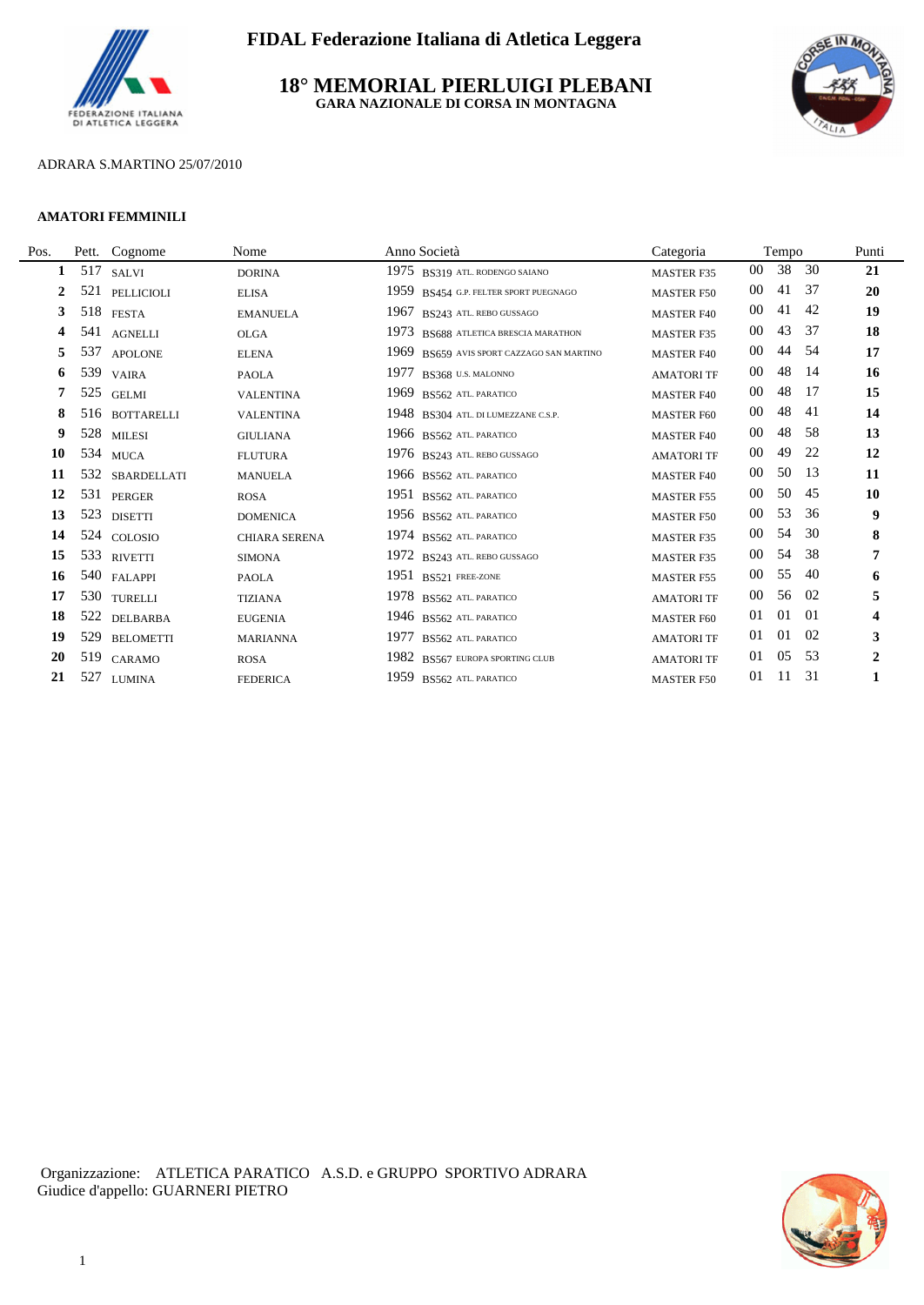

**18° MEMORIAL PIERLUIGI PLEBANI GARA NAZIONALE DI CORSA IN MONTAGNA**



#### ADRARA S.MARTINO 25/07/2010

#### **AMATORI MASCHILI**

L.

| Pos. | Pett. | Cognome           | Nome                | Anno Società                              | Categoria         |        | Tempo    |      | Punti      |  |
|------|-------|-------------------|---------------------|-------------------------------------------|-------------------|--------|----------|------|------------|--|
| 1    | 16    | <b>ANTONINI</b>   | <b>GIUSEPPE</b>     | 1971<br>BS562 ATL PARATICO                | MASTER M35        | $00\,$ | 50       | 42   | 124        |  |
| 2    | 387   | <b>BERTOLETTI</b> | <b>MICHELE</b>      | 1986 BS538 ATL. GAVARDO '90 LIB.          | <b>AMATORITM</b>  | 00     | 53       | - 16 | 123        |  |
| 3    | 394   | <b>TOMASONI</b>   | PAOLO               | 1963 BS454 G.P. FELTER SPORT PUEGNAGO     | <b>MASTER M45</b> | 00     | 54       | 35   | 122        |  |
| 4    | 95    | <b>BIANCO</b>     | <b>MARCELLO</b>     | 1972 BS562 ATL PARATICO                   | MASTER M35        | $00\,$ | 54       | 42   | 121        |  |
| 5    |       | 216 FERRARI       | <b>AGOSTINO</b>     | 1957 BS274 G.P. LEGNAMI PELLEGRINELLI     | <b>MASTER M50</b> | $00\,$ | 55       | 45   | 120        |  |
| 6    | 247   | <b>ARDESI</b>     | <b>SERGIO</b>       | 1973 BS465 NEW ATHLETICS SULZANO          | MASTER M35        | 00     | 57       | - 16 | 119        |  |
| 7    |       | 243 DOSSELLI      | <b>ANGELO</b>       | 1960 BS521 FREE-ZONE                      | <b>MASTER M50</b> | 00     | 58       | 02   | 118        |  |
| 8    | 189   | <b>MASSARA</b>    | <b>MASSIMO</b>      | 1976 BS448 G.P. COSI' PER SPORT           | <b>AMATORITM</b>  | 00     | 58       | 05   | 117        |  |
| 9    |       | 221 BOTTARELLI    | <b>GIORGIO</b>      | 1960 BS355 U. ATL. VALTROMPIA             | <b>MASTER M50</b> | 00     | 58       | -17  | 116        |  |
| 10   |       | 222 GRANDOLI      | HETOR ALESSANDRO    | 1972 BS368 U.S. MALONNO                   | MASTER M35        | 00     | 58       | 49   | 115        |  |
| 11   |       | 154 MARTINOLI     | <b>DANIELE</b>      | 1969 BS562 ATL PARATICO                   | <b>MASTER M40</b> | $00\,$ | 59       | -08  | 114        |  |
| 12   |       | 233 PICENI        | <b>ALBERTO</b>      | 1981 BS688 ATLETICA BRESCIA MARATHON      | <b>AMATORITM</b>  | $00\,$ | 59       | -19  | 113        |  |
| 13   |       | 196 LAVAGNINI     | <b>GIAMBATTISTA</b> | 1963 BS243 ATL. REBO GUSSAGO              | <b>MASTER M45</b> | $00\,$ | 59       | 37   | 112        |  |
| 14   |       | 388 MANZONI       | <b>ALESSANDRO</b>   | 1969 BS179 ATLETICA LONATO-LEM ITALIA     | <b>MASTER M40</b> | 00     | 59       | 46   | 111        |  |
| 15   |       | 251 ZANOTTI       | <b>GIUSEPPE</b>     | 1979<br>BS465 NEW ATHLETICS SULZANO       | <b>AMATORITM</b>  | 01     | 00       | 00   | 110        |  |
| 16   |       | 80 ROSSI          | <b>MARIO PIETRO</b> | 1969 BS521 FREE-ZONE                      | <b>MASTER M40</b> | 01     | 00       | 02   | 109        |  |
| 17   |       | 146 BERTONI       | <b>MASSIMO</b>      | 1974 BS562 ATL. PARATICO                  | MASTER M35        | 01     | 00       | -12  | 108        |  |
| 18   |       | 235 VALLI         | <b>ANDREA</b>       | 1976 BS688 ATLETICA BRESCIA MARATHON      | <b>AMATORITM</b>  | 01     | 00       | 13   | 107        |  |
| 19   |       | 125 GATTI         | <b>ALBERTO</b>      | 1966 BS562 ATL PARATICO                   | <b>MASTER M40</b> | 01     | 00       | -16  | 106        |  |
| 20   |       | 246 TADDEI        | <b>ANGELO</b>       | 1955 BS304 ATL. DI LUMEZZANE C.S.P.       | <b>MASTER M55</b> | 01     | 00       | 24   | 105        |  |
| 21   |       | 138 GABRIELI      | <b>GIAN PIERO</b>   | 1967 BS562 ATL. PARATICO                  | <b>MASTER M40</b> | 01     | 00       | 30   | 104        |  |
| 22   |       | 250 UBERTI        | <b>SIMONE</b>       | 1971 BS465 NEW ATHLETICS SULZANO          | MASTER M35        | 01     | 00       | -56  | 103        |  |
| 23   |       | 231 BAINI         | <b>RANIERI</b>      | 1961 BS688 ATLETICA BRESCIA MARATHON      | <b>MASTER M45</b> | 01     | 01       | 25   | 102        |  |
| 24   |       | 244 PARIGI        | <b>ALBERTO</b>      | 1970 BS521 FREE-ZONE                      | <b>MASTER M40</b> | 01     | 01       | 26   | 101        |  |
| 25   |       | 206 GILBERTI      | PIERANGELO          | 1959 BS659 AVIS SPORT CAZZAGO SAN MARTINO | <b>MASTER M50</b> | 01     | 01       | 35   | <b>100</b> |  |
| 26   |       | 224 TABONI        | <b>ANGELO</b>       | 1957 BS368 U.S. MALONNO                   | <b>MASTER M50</b> | 01     | 02       | 08   | 99         |  |
| 27   |       | 29 BRESCIANI      | <b>GIUSEPPE</b>     | 1953 BS562 ATL PARATICO                   | <b>MASTER M55</b> | 01     | 02       | -19  | 98         |  |
| 28   |       | 151 DOMENIGHINI   | <b>GIOVANNI</b>     | 1962 BS562 ATL PARATICO                   | <b>MASTER M45</b> | 01     | 02       | 25   | 97         |  |
| 29   |       | 188 TALLARINI     | <b>FRANCESCO</b>    | 1963 BS562 ATL PARATICO                   | <b>MASTER M45</b> | 01     | 02       | 28   | 96         |  |
| 30   |       | 82 POLINI         | MARIO               | 1955 BS274 G.P. LEGNAMI PELLEGRINELLI     | <b>MASTER M55</b> | 01     | 02       | 37   | 95         |  |
| 31   |       | 223 BIANCHI       | <b>STEFANO</b>      | 1963 BS368 U.S. MALONNO                   | <b>MASTER M45</b> | 01     | 02       | 40   | 94         |  |
| 32   |       | 114 ARCHETTI      | MASSIMILIANO        | 1968 BS545 ATL. FRANCIACORTA              | <b>MASTER M40</b> | 01     | 03       | 04   | 93         |  |
| 33   |       | 66 SERUGHETTI     | <b>MARCO</b>        | 1960 BS562 ATL. PARATICO                  | <b>MASTER M50</b> | 01     | 03       | 38   | 92         |  |
| 34   |       | 373 RAVELLI       | <b>LIVIO</b>        | 1971 BS657 CORRINTIME                     | MASTER M35        | 01     | 03 42    |      | 91         |  |
| 35   |       | 170 FORESTI       | DAVIDE              | 1974 BS562 ATL. PARATICO                  | MASTER M35        | 01     | 03       | -50  | 90         |  |
| 36   |       | 195 GUZZARDI      | <b>DAVIDE</b>       | 1980 BS243 ATL. REBO GUSSAGO              | <b>AMATORITM</b>  | 01     | 03       | 54   | 89         |  |
| 37   |       | 70 COCCAGLIO      | <b>DANILO</b>       | 1973 BS304 ATL. DI LUMEZZANE C.S.P.       | MASTER M35        | 01     | 03       | -58  | 88         |  |
| 38   |       | 116 BELOTTI       | <b>ALESSANDRO</b>   | 1955 BS562 ATL. PARATICO                  | <b>MASTER M55</b> | 01     | 04       | -11  | 87         |  |
| 39   |       | 117 BRIONI        | <b>GIORGIO</b>      | 1969 BS562 ATL PARATICO                   | <b>MASTER M40</b> | 01     | 04       | - 14 | 86         |  |
| 40   |       | 361 SANDRINI      | MAURO               | 1960 BS306 G.P. ALLEGRINI                 | <b>MASTER M50</b> | 01     | 04       | 27   | 85         |  |
| 41   |       | 205 FREROTTI      | <b>WALTER</b>       | 1955 BS659 AVIS SPORT CAZZAGO SAN MARTINO | <b>MASTER M55</b> | 01     | 04       | 29   | 84         |  |
| 42   |       | 51 BONASSI        | <b>LUCIANO</b>      | 1953 BS562 ATL PARATICO                   | <b>MASTER M55</b> | 01     | 04       | 59   | 83         |  |
| 43   |       | 197 MARCHI        | ALDO                | 1971 BS243 ATL. REBO GUSSAGO              | MASTER M35        | 01     | 05       | 04   | 82         |  |
| 44   |       | 226 PASOTTI       | <b>CRISTIAN</b>     | 1978 BS304 ATL. DI LUMEZZANE C.S.P.       | <b>AMATORI TM</b> |        | 01 05 46 |      | 81         |  |

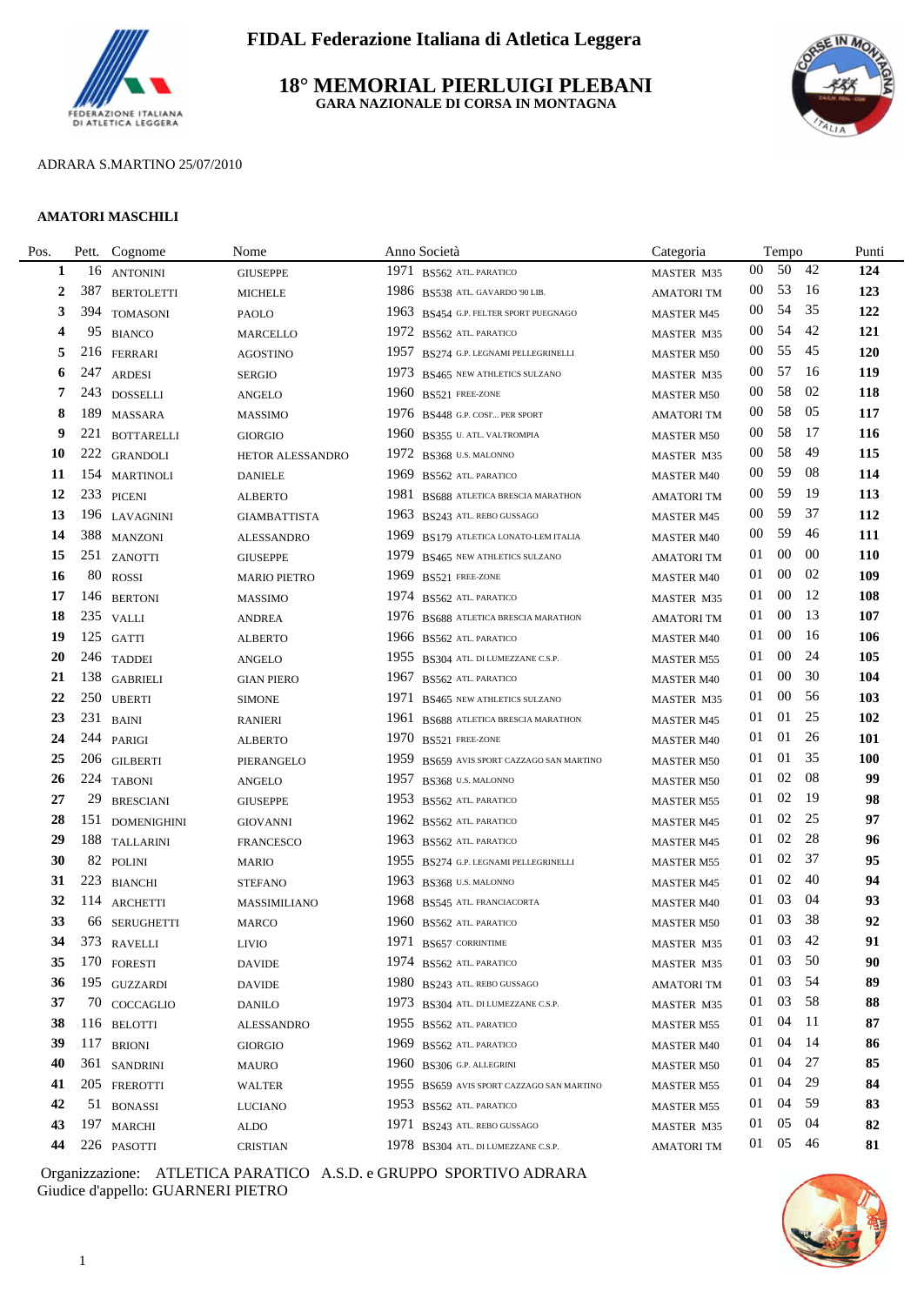

# **18° MEMORIAL PIERLUIGI PLEBANI GARA NAZIONALE DI CORSA IN MONTAGNA**



# ADRARA S.MARTINO 25/07/2010

#### **AMATORI MASCHILI**

| Pett. | Cognome           | Nome                                                                                                                                                                                                                                                                                                                                                                                                                                                                                                                                                                                                                                                         |      | Categoria                                                                                                                                                                                                                                                                                                                                                                                                                                                                                                                                                                                                                                                                                                                                                                                                                                                                                                                                                                                                                                                                                                                                                                                                                                                                                                                                                                                                                                                                                                                                        |    |    |     | Punti                                                                                                                      |
|-------|-------------------|--------------------------------------------------------------------------------------------------------------------------------------------------------------------------------------------------------------------------------------------------------------------------------------------------------------------------------------------------------------------------------------------------------------------------------------------------------------------------------------------------------------------------------------------------------------------------------------------------------------------------------------------------------------|------|--------------------------------------------------------------------------------------------------------------------------------------------------------------------------------------------------------------------------------------------------------------------------------------------------------------------------------------------------------------------------------------------------------------------------------------------------------------------------------------------------------------------------------------------------------------------------------------------------------------------------------------------------------------------------------------------------------------------------------------------------------------------------------------------------------------------------------------------------------------------------------------------------------------------------------------------------------------------------------------------------------------------------------------------------------------------------------------------------------------------------------------------------------------------------------------------------------------------------------------------------------------------------------------------------------------------------------------------------------------------------------------------------------------------------------------------------------------------------------------------------------------------------------------------------|----|----|-----|----------------------------------------------------------------------------------------------------------------------------|
|       |                   | <b>ALEX</b>                                                                                                                                                                                                                                                                                                                                                                                                                                                                                                                                                                                                                                                  |      | <b>AMATORITM</b>                                                                                                                                                                                                                                                                                                                                                                                                                                                                                                                                                                                                                                                                                                                                                                                                                                                                                                                                                                                                                                                                                                                                                                                                                                                                                                                                                                                                                                                                                                                                 | 01 | 05 | -49 | 80                                                                                                                         |
|       |                   | <b>ANTONIO</b>                                                                                                                                                                                                                                                                                                                                                                                                                                                                                                                                                                                                                                               |      | <b>MASTER M45</b>                                                                                                                                                                                                                                                                                                                                                                                                                                                                                                                                                                                                                                                                                                                                                                                                                                                                                                                                                                                                                                                                                                                                                                                                                                                                                                                                                                                                                                                                                                                                | 01 | 05 |     | 79                                                                                                                         |
|       |                   | CARLO                                                                                                                                                                                                                                                                                                                                                                                                                                                                                                                                                                                                                                                        |      | <b>AMATORI TM</b>                                                                                                                                                                                                                                                                                                                                                                                                                                                                                                                                                                                                                                                                                                                                                                                                                                                                                                                                                                                                                                                                                                                                                                                                                                                                                                                                                                                                                                                                                                                                | 01 | 06 |     | 78                                                                                                                         |
|       |                   | <b>MAURO</b>                                                                                                                                                                                                                                                                                                                                                                                                                                                                                                                                                                                                                                                 |      | <b>MASTER M45</b>                                                                                                                                                                                                                                                                                                                                                                                                                                                                                                                                                                                                                                                                                                                                                                                                                                                                                                                                                                                                                                                                                                                                                                                                                                                                                                                                                                                                                                                                                                                                | 01 | 06 |     | 77                                                                                                                         |
|       |                   | <b>GIANLUIGI</b>                                                                                                                                                                                                                                                                                                                                                                                                                                                                                                                                                                                                                                             |      | <b>MASTER M50</b>                                                                                                                                                                                                                                                                                                                                                                                                                                                                                                                                                                                                                                                                                                                                                                                                                                                                                                                                                                                                                                                                                                                                                                                                                                                                                                                                                                                                                                                                                                                                | 01 | 06 | 21  | 76                                                                                                                         |
|       |                   | <b>CLAUDIO</b>                                                                                                                                                                                                                                                                                                                                                                                                                                                                                                                                                                                                                                               |      | <b>AMATORI TM</b>                                                                                                                                                                                                                                                                                                                                                                                                                                                                                                                                                                                                                                                                                                                                                                                                                                                                                                                                                                                                                                                                                                                                                                                                                                                                                                                                                                                                                                                                                                                                | 01 | 06 | 42  | 75                                                                                                                         |
|       |                   | <b>VALENTINO</b>                                                                                                                                                                                                                                                                                                                                                                                                                                                                                                                                                                                                                                             |      | <b>MASTER M55</b>                                                                                                                                                                                                                                                                                                                                                                                                                                                                                                                                                                                                                                                                                                                                                                                                                                                                                                                                                                                                                                                                                                                                                                                                                                                                                                                                                                                                                                                                                                                                | 01 | 06 | 44  | 74                                                                                                                         |
|       |                   | LUCA                                                                                                                                                                                                                                                                                                                                                                                                                                                                                                                                                                                                                                                         |      | <b>MASTER M45</b>                                                                                                                                                                                                                                                                                                                                                                                                                                                                                                                                                                                                                                                                                                                                                                                                                                                                                                                                                                                                                                                                                                                                                                                                                                                                                                                                                                                                                                                                                                                                | 01 | 06 | 45  | 73                                                                                                                         |
|       |                   | <b>GIOVANNI</b>                                                                                                                                                                                                                                                                                                                                                                                                                                                                                                                                                                                                                                              |      | <b>MASTER M40</b>                                                                                                                                                                                                                                                                                                                                                                                                                                                                                                                                                                                                                                                                                                                                                                                                                                                                                                                                                                                                                                                                                                                                                                                                                                                                                                                                                                                                                                                                                                                                | 01 | 06 | -50 | 72                                                                                                                         |
|       |                   | <b>GIACOMO</b>                                                                                                                                                                                                                                                                                                                                                                                                                                                                                                                                                                                                                                               |      | <b>AMATORI TM</b>                                                                                                                                                                                                                                                                                                                                                                                                                                                                                                                                                                                                                                                                                                                                                                                                                                                                                                                                                                                                                                                                                                                                                                                                                                                                                                                                                                                                                                                                                                                                | 01 | 07 | 02  | 71                                                                                                                         |
|       |                   | FABIO                                                                                                                                                                                                                                                                                                                                                                                                                                                                                                                                                                                                                                                        |      | <b>MASTER M40</b>                                                                                                                                                                                                                                                                                                                                                                                                                                                                                                                                                                                                                                                                                                                                                                                                                                                                                                                                                                                                                                                                                                                                                                                                                                                                                                                                                                                                                                                                                                                                | 01 | 07 | 03  | 70                                                                                                                         |
|       |                   | <b>CLAUDIO</b>                                                                                                                                                                                                                                                                                                                                                                                                                                                                                                                                                                                                                                               |      | <b>MASTER M45</b>                                                                                                                                                                                                                                                                                                                                                                                                                                                                                                                                                                                                                                                                                                                                                                                                                                                                                                                                                                                                                                                                                                                                                                                                                                                                                                                                                                                                                                                                                                                                | 01 | 07 |     | 69                                                                                                                         |
|       |                   | <b>CLAUDIO</b>                                                                                                                                                                                                                                                                                                                                                                                                                                                                                                                                                                                                                                               |      | <b>MASTER M45</b>                                                                                                                                                                                                                                                                                                                                                                                                                                                                                                                                                                                                                                                                                                                                                                                                                                                                                                                                                                                                                                                                                                                                                                                                                                                                                                                                                                                                                                                                                                                                | 01 | 07 | -46 | 68                                                                                                                         |
|       |                   | <b>MIRCO</b>                                                                                                                                                                                                                                                                                                                                                                                                                                                                                                                                                                                                                                                 | 1969 | <b>MASTER M40</b>                                                                                                                                                                                                                                                                                                                                                                                                                                                                                                                                                                                                                                                                                                                                                                                                                                                                                                                                                                                                                                                                                                                                                                                                                                                                                                                                                                                                                                                                                                                                | 01 | 07 | 53  | 67                                                                                                                         |
|       |                   | PIERCARLO                                                                                                                                                                                                                                                                                                                                                                                                                                                                                                                                                                                                                                                    |      | <b>MASTER M40</b>                                                                                                                                                                                                                                                                                                                                                                                                                                                                                                                                                                                                                                                                                                                                                                                                                                                                                                                                                                                                                                                                                                                                                                                                                                                                                                                                                                                                                                                                                                                                | 01 | 07 | 59  | 66                                                                                                                         |
|       |                   | <b>ROMANO</b>                                                                                                                                                                                                                                                                                                                                                                                                                                                                                                                                                                                                                                                |      | <b>MASTER M50</b>                                                                                                                                                                                                                                                                                                                                                                                                                                                                                                                                                                                                                                                                                                                                                                                                                                                                                                                                                                                                                                                                                                                                                                                                                                                                                                                                                                                                                                                                                                                                | 01 | 08 | 02  | 65                                                                                                                         |
|       |                   | <b>DAVIDE</b>                                                                                                                                                                                                                                                                                                                                                                                                                                                                                                                                                                                                                                                |      | <b>MASTER M40</b>                                                                                                                                                                                                                                                                                                                                                                                                                                                                                                                                                                                                                                                                                                                                                                                                                                                                                                                                                                                                                                                                                                                                                                                                                                                                                                                                                                                                                                                                                                                                | 01 | 08 | 05  | 64                                                                                                                         |
|       |                   | <b>GIUSEPPE</b>                                                                                                                                                                                                                                                                                                                                                                                                                                                                                                                                                                                                                                              |      | <b>MASTER M50</b>                                                                                                                                                                                                                                                                                                                                                                                                                                                                                                                                                                                                                                                                                                                                                                                                                                                                                                                                                                                                                                                                                                                                                                                                                                                                                                                                                                                                                                                                                                                                | 01 | 08 | 15  | 63                                                                                                                         |
|       |                   | <b>ROBERTO</b>                                                                                                                                                                                                                                                                                                                                                                                                                                                                                                                                                                                                                                               |      | <b>AMATORI TM</b>                                                                                                                                                                                                                                                                                                                                                                                                                                                                                                                                                                                                                                                                                                                                                                                                                                                                                                                                                                                                                                                                                                                                                                                                                                                                                                                                                                                                                                                                                                                                | 01 | 08 | 28  | 62                                                                                                                         |
|       |                   | <b>LUCA</b>                                                                                                                                                                                                                                                                                                                                                                                                                                                                                                                                                                                                                                                  |      | <b>MASTER M40</b>                                                                                                                                                                                                                                                                                                                                                                                                                                                                                                                                                                                                                                                                                                                                                                                                                                                                                                                                                                                                                                                                                                                                                                                                                                                                                                                                                                                                                                                                                                                                | 01 | 08 | 30  | 61                                                                                                                         |
|       |                   | <b>CRISTIAN</b>                                                                                                                                                                                                                                                                                                                                                                                                                                                                                                                                                                                                                                              |      | <b>AMATORI TM</b>                                                                                                                                                                                                                                                                                                                                                                                                                                                                                                                                                                                                                                                                                                                                                                                                                                                                                                                                                                                                                                                                                                                                                                                                                                                                                                                                                                                                                                                                                                                                | 01 | 08 | -37 | 60                                                                                                                         |
|       |                   | <b>ALBERTO</b>                                                                                                                                                                                                                                                                                                                                                                                                                                                                                                                                                                                                                                               |      | <b>MASTER M45</b>                                                                                                                                                                                                                                                                                                                                                                                                                                                                                                                                                                                                                                                                                                                                                                                                                                                                                                                                                                                                                                                                                                                                                                                                                                                                                                                                                                                                                                                                                                                                | 01 | 09 | 24  | 59                                                                                                                         |
|       |                   | <b>FRANCESCO</b>                                                                                                                                                                                                                                                                                                                                                                                                                                                                                                                                                                                                                                             | 1973 | <b>MASTER M35</b>                                                                                                                                                                                                                                                                                                                                                                                                                                                                                                                                                                                                                                                                                                                                                                                                                                                                                                                                                                                                                                                                                                                                                                                                                                                                                                                                                                                                                                                                                                                                | 01 | 09 | 32  | 58                                                                                                                         |
|       |                   | <b>GIANLUCA</b>                                                                                                                                                                                                                                                                                                                                                                                                                                                                                                                                                                                                                                              |      | <b>AMATORI TM</b>                                                                                                                                                                                                                                                                                                                                                                                                                                                                                                                                                                                                                                                                                                                                                                                                                                                                                                                                                                                                                                                                                                                                                                                                                                                                                                                                                                                                                                                                                                                                | 01 | 09 | 34  | 57                                                                                                                         |
|       |                   | <b>GIOCONDO</b>                                                                                                                                                                                                                                                                                                                                                                                                                                                                                                                                                                                                                                              |      | <b>MASTER M55</b>                                                                                                                                                                                                                                                                                                                                                                                                                                                                                                                                                                                                                                                                                                                                                                                                                                                                                                                                                                                                                                                                                                                                                                                                                                                                                                                                                                                                                                                                                                                                | 01 | 09 | 49  | 56                                                                                                                         |
|       |                   | <b>REMO</b>                                                                                                                                                                                                                                                                                                                                                                                                                                                                                                                                                                                                                                                  |      | <b>MASTER M45</b>                                                                                                                                                                                                                                                                                                                                                                                                                                                                                                                                                                                                                                                                                                                                                                                                                                                                                                                                                                                                                                                                                                                                                                                                                                                                                                                                                                                                                                                                                                                                | 01 | 10 |     | 55                                                                                                                         |
|       |                   | <b>GERARDINO</b>                                                                                                                                                                                                                                                                                                                                                                                                                                                                                                                                                                                                                                             |      | <b>MASTER M45</b>                                                                                                                                                                                                                                                                                                                                                                                                                                                                                                                                                                                                                                                                                                                                                                                                                                                                                                                                                                                                                                                                                                                                                                                                                                                                                                                                                                                                                                                                                                                                | 01 | 10 | -22 | 54                                                                                                                         |
|       |                   | <b>FABIO</b>                                                                                                                                                                                                                                                                                                                                                                                                                                                                                                                                                                                                                                                 |      | <b>MASTER M35</b>                                                                                                                                                                                                                                                                                                                                                                                                                                                                                                                                                                                                                                                                                                                                                                                                                                                                                                                                                                                                                                                                                                                                                                                                                                                                                                                                                                                                                                                                                                                                | 01 | 10 | 35  | 53                                                                                                                         |
|       |                   | <b>DANIELE</b>                                                                                                                                                                                                                                                                                                                                                                                                                                                                                                                                                                                                                                               |      | <b>MASTER M40</b>                                                                                                                                                                                                                                                                                                                                                                                                                                                                                                                                                                                                                                                                                                                                                                                                                                                                                                                                                                                                                                                                                                                                                                                                                                                                                                                                                                                                                                                                                                                                | 01 | 10 | -43 | 52                                                                                                                         |
| 229   | <b>BORGOGNONI</b> | <b>MICHELE</b>                                                                                                                                                                                                                                                                                                                                                                                                                                                                                                                                                                                                                                               |      | <b>MASTER M45</b>                                                                                                                                                                                                                                                                                                                                                                                                                                                                                                                                                                                                                                                                                                                                                                                                                                                                                                                                                                                                                                                                                                                                                                                                                                                                                                                                                                                                                                                                                                                                | 01 | 10 | -44 | 51                                                                                                                         |
|       |                   | <b>SERGIO</b>                                                                                                                                                                                                                                                                                                                                                                                                                                                                                                                                                                                                                                                |      | <b>MASTER M45</b>                                                                                                                                                                                                                                                                                                                                                                                                                                                                                                                                                                                                                                                                                                                                                                                                                                                                                                                                                                                                                                                                                                                                                                                                                                                                                                                                                                                                                                                                                                                                | 01 | 10 | -50 | 50                                                                                                                         |
|       |                   | DAVIDE GAETANO                                                                                                                                                                                                                                                                                                                                                                                                                                                                                                                                                                                                                                               |      | <b>MASTER M40</b>                                                                                                                                                                                                                                                                                                                                                                                                                                                                                                                                                                                                                                                                                                                                                                                                                                                                                                                                                                                                                                                                                                                                                                                                                                                                                                                                                                                                                                                                                                                                | 01 | 10 |     | 49                                                                                                                         |
|       |                   | <b>ROBERTO</b>                                                                                                                                                                                                                                                                                                                                                                                                                                                                                                                                                                                                                                               |      | <b>MASTER M40</b>                                                                                                                                                                                                                                                                                                                                                                                                                                                                                                                                                                                                                                                                                                                                                                                                                                                                                                                                                                                                                                                                                                                                                                                                                                                                                                                                                                                                                                                                                                                                | 01 |    |     | 48                                                                                                                         |
|       |                   | ENRICO                                                                                                                                                                                                                                                                                                                                                                                                                                                                                                                                                                                                                                                       |      | MASTER M45                                                                                                                                                                                                                                                                                                                                                                                                                                                                                                                                                                                                                                                                                                                                                                                                                                                                                                                                                                                                                                                                                                                                                                                                                                                                                                                                                                                                                                                                                                                                       |    |    |     | 47                                                                                                                         |
|       |                   | <b>FABRIZIO</b>                                                                                                                                                                                                                                                                                                                                                                                                                                                                                                                                                                                                                                              |      | <b>MASTER M40</b>                                                                                                                                                                                                                                                                                                                                                                                                                                                                                                                                                                                                                                                                                                                                                                                                                                                                                                                                                                                                                                                                                                                                                                                                                                                                                                                                                                                                                                                                                                                                | 01 |    |     | 46                                                                                                                         |
|       |                   | <b>PAOLO</b>                                                                                                                                                                                                                                                                                                                                                                                                                                                                                                                                                                                                                                                 |      | MASTER M35                                                                                                                                                                                                                                                                                                                                                                                                                                                                                                                                                                                                                                                                                                                                                                                                                                                                                                                                                                                                                                                                                                                                                                                                                                                                                                                                                                                                                                                                                                                                       | 01 | 11 | 03  | 45                                                                                                                         |
|       |                   | <b>ROBERTO</b>                                                                                                                                                                                                                                                                                                                                                                                                                                                                                                                                                                                                                                               |      | <b>MASTER M45</b>                                                                                                                                                                                                                                                                                                                                                                                                                                                                                                                                                                                                                                                                                                                                                                                                                                                                                                                                                                                                                                                                                                                                                                                                                                                                                                                                                                                                                                                                                                                                | 01 | 11 |     | 44                                                                                                                         |
|       |                   | <b>FRANCESCO</b>                                                                                                                                                                                                                                                                                                                                                                                                                                                                                                                                                                                                                                             |      | <b>MASTER M45</b>                                                                                                                                                                                                                                                                                                                                                                                                                                                                                                                                                                                                                                                                                                                                                                                                                                                                                                                                                                                                                                                                                                                                                                                                                                                                                                                                                                                                                                                                                                                                | 01 |    |     | 43                                                                                                                         |
|       |                   | PIER LUIGI                                                                                                                                                                                                                                                                                                                                                                                                                                                                                                                                                                                                                                                   |      | <b>MASTER M45</b>                                                                                                                                                                                                                                                                                                                                                                                                                                                                                                                                                                                                                                                                                                                                                                                                                                                                                                                                                                                                                                                                                                                                                                                                                                                                                                                                                                                                                                                                                                                                | 01 | 11 |     | 42                                                                                                                         |
|       |                   | <b>CRISTIANO</b>                                                                                                                                                                                                                                                                                                                                                                                                                                                                                                                                                                                                                                             |      | <b>AMATORI TM</b>                                                                                                                                                                                                                                                                                                                                                                                                                                                                                                                                                                                                                                                                                                                                                                                                                                                                                                                                                                                                                                                                                                                                                                                                                                                                                                                                                                                                                                                                                                                                | 01 | 11 | 30  | 41                                                                                                                         |
|       |                   | <b>RENATO</b>                                                                                                                                                                                                                                                                                                                                                                                                                                                                                                                                                                                                                                                |      | <b>MASTER M45</b>                                                                                                                                                                                                                                                                                                                                                                                                                                                                                                                                                                                                                                                                                                                                                                                                                                                                                                                                                                                                                                                                                                                                                                                                                                                                                                                                                                                                                                                                                                                                | 01 | 11 | 35  | 40                                                                                                                         |
|       |                   | <b>GIOVANNI</b>                                                                                                                                                                                                                                                                                                                                                                                                                                                                                                                                                                                                                                              |      | <b>MASTER M45</b>                                                                                                                                                                                                                                                                                                                                                                                                                                                                                                                                                                                                                                                                                                                                                                                                                                                                                                                                                                                                                                                                                                                                                                                                                                                                                                                                                                                                                                                                                                                                | 01 | 11 | 39  | 39                                                                                                                         |
|       |                   | <b>ANTONIO</b>                                                                                                                                                                                                                                                                                                                                                                                                                                                                                                                                                                                                                                               |      | <b>MASTER M45</b>                                                                                                                                                                                                                                                                                                                                                                                                                                                                                                                                                                                                                                                                                                                                                                                                                                                                                                                                                                                                                                                                                                                                                                                                                                                                                                                                                                                                                                                                                                                                | 01 |    |     | 38                                                                                                                         |
|       |                   | <b>EMILIO</b>                                                                                                                                                                                                                                                                                                                                                                                                                                                                                                                                                                                                                                                |      | <b>MASTER M40</b>                                                                                                                                                                                                                                                                                                                                                                                                                                                                                                                                                                                                                                                                                                                                                                                                                                                                                                                                                                                                                                                                                                                                                                                                                                                                                                                                                                                                                                                                                                                                |    |    |     | 37                                                                                                                         |
|       |                   | 193 COPETA<br>211 VIANELLI<br>169 MOROSINI<br>191 BONTEMPI<br>143 MANCINI<br>213 CONTI<br>236 VECCHI<br>83 TOTTOLI<br>58 CADEI<br>160 LORENZETTI<br>99 ALBERTINELLI<br>65 CALDARA<br>208 RADICI<br>98 ARCARI<br>237 PALMIRI<br>149 CORNA<br>97 DANCELLI<br>350 PASOTTI<br>150 BONDIONI<br>140 SOARDI<br>175 SPADARI<br>212 RAMPINELLI<br>239 CIARDI<br>230 CAPUZZI<br>137 NEZOSI<br>253 ALBERTINELLI<br>136 MARTINELLI<br>174 GHITTI<br>362 ARCARI<br>345 BODINI<br>234 ALBINI<br>228 CADOLI<br>199 PELIZZARI<br>363 GNOCCHI<br>214 FIORINI<br>60 PELI<br>124 ERLI<br>142 VAVASSORI<br>167 FORESTI<br>156 PETENZI<br>89 PECORI<br>158 VANOTTI<br>139 ZERBINI |      | Anno Società<br>1980 BS243 ATL. REBO GUSSAGO<br>1964 BS659 AVIS SPORT CAZZAGO SAN MARTINO<br>1976 BS562 ATL. PARATICO<br>1963 BS243 ATL. REBO GUSSAGO<br>1960 BS562 ATL. PARATICO<br>1977 BS659 AVIS SPORT CAZZAGO SAN MARTINO<br>1952 BS688 ATLETICA BRESCIA MARATHON<br>1964 BS274 G.P. LEGNAMI PELLEGRINELLI<br>1966 BS545 ATL. FRANCIACORTA<br>1976 BS562 ATL. PARATICO<br>1967 BS562 ATL. PARATICO<br>1962 BS562 ATL. PARATICO<br>1961 BS659 AVIS SPORT CAZZAGO SAN MARTINO<br>BS688 ATLETICA BRESCIA MARATHON<br>1966 BS688 ATLETICA BRESCIA MARATHON<br>1959 BS562 ATL. PARATICO<br>1966 BS688 ATLETICA BRESCIA MARATHON<br>1957 BS430 G.S. AMICI PODISTI BS<br>1979 BS562 ATL. PARATICO<br>1968 BS562 ATL. PARATICO<br>1978 BS562 ATL. PARATICO<br>1961 BS659 AVIS SPORT CAZZAGO SAN MARTINO<br>BS688 ATLETICA BRESCIA MARATHON<br>1976 BS688 ATLETICA BRESCIA MARATHON<br>1953 BS562 ATL. PARATICO<br>1962 BS562 ATL. PARATICO<br>1961 BS562 ATL PARATICO<br>1973 BS562 ATL. PARATICO<br>1970 BS688 ATLETICA BRESCIA MARATHON<br>1965 BS688 ATLETICA BRESCIA MARATHON<br>1961 BS629 A.S.D. RUNNERS LENO<br>1966 BS688 ATLETICA BRESCIA MARATHON<br>1966 BS688 ATLETICA BRESCIA MARATHON<br>1961 BS243 ATL. REBO GUSSAGO<br>1969 BS243 ATL. REBO GUSSAGO<br>1974 BS274 G.P. LEGNAMI PELLEGRINELLI<br>1963 BS319 ATL. RODENGO SAIANO<br>1961 BS562 ATL. PARATICO<br>1965 BS562 ATL PARATICO<br>1976 BS562 ATL PARATICO<br>1964 BS562 ATL. PARATICO<br>1961 BS278 ATL. CARPENEDOLO<br>1965 BS562 ATL. PARATICO<br>1970 BS562 ATL. PARATICO |    |    |     | Tempo<br>- 58<br>-11<br>13<br>-11<br>-17<br>- 56<br>10 58<br>01 11 00<br>11 01<br>-04<br>11 16<br>-16<br>11 51<br>01 11 57 |

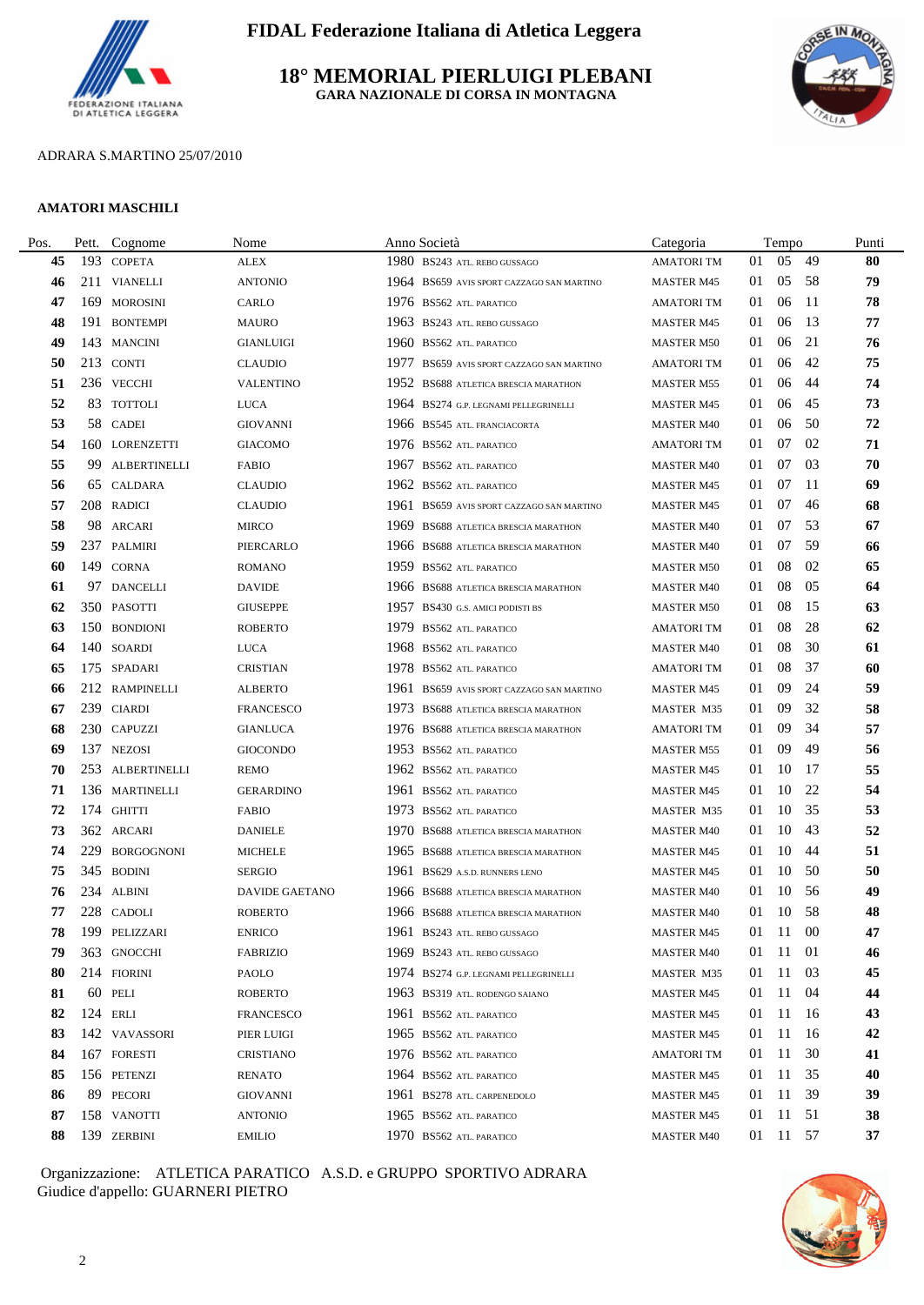

**18° MEMORIAL PIERLUIGI PLEBANI GARA NAZIONALE DI CORSA IN MONTAGNA**



# ADRARA S.MARTINO 25/07/2010

#### **AMATORI MASCHILI**

| Pos.       | Pett.  | Cognome          | Nome              | Anno Società                                 | Categoria         |    | Tempo |     | Punti                   |
|------------|--------|------------------|-------------------|----------------------------------------------|-------------------|----|-------|-----|-------------------------|
| 89         |        | 207 MARINI       | <b>PIETRO</b>     | 1962 BS659 AVIS SPORT CAZZAGO SAN MARTINO    | <b>MASTER M45</b> | 01 | 12 12 |     | 36                      |
| 90         |        | 88 BARONCHELLI   | <b>FERDINANDO</b> | 1953 BS278 ATL. CARPENEDOLO                  | <b>MASTER M55</b> | 01 | 12 20 |     | 35                      |
| 91         | 198 PE |                  | <b>MAURO</b>      | 1970 BS243 ATL. REBO GUSSAGO                 | <b>MASTER M40</b> | 01 | 12 23 |     | 34                      |
| 92         |        | 159 ZANINI       | <b>MARCO</b>      | 1978 BS562 ATL. PARATICO                     | <b>AMATORITM</b>  | 01 | 12    | 40  | 33                      |
| 93         | 187    | PAGNONCELLI      | CARLO             | 1974 BS562 ATL. PARATICO                     | MASTER M35        | 01 | 12    | 42  | 32                      |
| 94         |        | 332 MASTRAPASQUA | ALDO GIOVANNI     | 1965<br>BS688 ATLETICA BRESCIA MARATHON      | <b>MASTER M45</b> | 01 | 12    | 49  | 31                      |
| 95         |        | 177 ZANNI        | <b>GIOVANNI</b>   | 1956 BS562 ATL. PARATICO                     | <b>MASTER M50</b> | 01 | 13    | 01  | 30                      |
| 96         |        | 59 OMODEI        | <b>MAURIZIO</b>   | 1966 BS319 ATL. RODENGO SAIANO               | <b>MASTER M40</b> | 01 | 13    | -17 | 29                      |
| 97         |        | 152 BELOTTI      | <b>ANTONIO</b>    | 1975 BS562 ATL PARATICO                      | <b>MASTER M35</b> | 01 | 13    | 27  | 28                      |
| 98         |        | 163 CANTAMESSI   | <b>GIORGIO</b>    | 1951<br><b>BS562 ATL PARATICO</b>            | <b>MASTER M55</b> | 01 | 13    | 29  | 27                      |
| 99         |        | 71 GIACOBBE      | <b>GIUSEPPE</b>   | 1971<br>BS659 AVIS SPORT CAZZAGO SAN MARTINO | <b>MASTER M35</b> | 01 | 13    | 39  | 26                      |
| <b>100</b> |        | 144 NDIAYE       | <b>ALIOU</b>      | 1972<br><b>BS562 ATL PARATICO</b>            | <b>MASTER M35</b> | 01 | 14    | -18 | 25                      |
| 101        |        | 232 SPADA        | <b>IVANO</b>      | 1960 BS688 ATLETICA BRESCIA MARATHON         | <b>MASTER M50</b> | 01 | 14    | 23  | 24                      |
| 102        |        | 166 FACCHETTI    | <b>GIORGIO</b>    | 1972 BS562 ATL. PARATICO                     | MASTER M35        | 01 | 15    | -10 | 23                      |
| 103        |        | 145 FILIPPI      | <b>OLIVO</b>      | 1964 BS562 ATL. PARATICO                     | <b>MASTER M45</b> | 01 | 15    | 29  | $22\,$                  |
| 104        |        | 161 BUFFOLI      | PIERGIORGIO       | 1973 BS562 ATL. PARATICO                     | <b>MASTER M35</b> | 01 | 15    | 43  | 21                      |
| 105        |        | 210 SARTORI      | <b>TARCISIO</b>   | 1963 BS659 AVIS SPORT CAZZAGO SAN MARTINO    | <b>MASTER M45</b> | 01 | 15    | 47  | 20                      |
| 106        |        | 87 SBARDELLATI   | <b>VALTER</b>     | 1959<br>BS659 AVIS SPORT CAZZAGO SAN MARTINO | <b>MASTER M50</b> | 01 | 16    | 33  | 19                      |
| 107        |        | 148 CAMPANA      | <b>GIOVANNI</b>   | 1955 BS562 ATL PARATICO                      | <b>MASTER M55</b> | 01 | 16    | 55  | 18                      |
| 108        |        | 108 ZUCCHI       | <b>ALBERTO</b>    | 1977<br><b>BS545 ATL. FRANCIACORTA</b>       | <b>AMATORITM</b>  | 01 | 17    | 50  | 17                      |
| 109        |        | 178 ZANNI        | <b>MARCO</b>      | 1973<br><b>BS562 ATL. PARATICO</b>           | <b>MASTER M35</b> | 01 | 19    | 04  | 16                      |
| <b>110</b> |        | 209 RADICI       | <b>MASSIMO</b>    | 1974 BS659 AVIS SPORT CAZZAGO SAN MARTINO    | MASTER M35        | 01 | 19    | 25  | 15                      |
| 111        |        | 173 PAGANELLI    | <b>MARCO</b>      | 1963 BS562 ATL. PARATICO                     | <b>MASTER M45</b> | 01 | 19    | 30  | 14                      |
| 112        |        | 129 GAVAZZENI    | <b>EZIO CARLO</b> | 1960<br><b>BS562 ATL PARATICO</b>            | <b>MASTER M50</b> | 01 | 19    | 41  | 13                      |
| 113        |        | 248 ROSSI        | <b>RAFFAELLO</b>  | 1954 BS465 NEW ATHLETICS SULZANO             | <b>MASTER M55</b> | 01 | 19    | 43  | 12                      |
| 114        |        | 164 CORVI        | PIERANGELO        | 1966 BS562 ATL. PARATICO                     | <b>MASTER M40</b> | 01 | 20    | 03  | 11                      |
| 115        |        | 77 MANESSI       | <b>RICCARDO</b>   | 1958 BS319 ATL. RODENGO SAIANO               | <b>MASTER M50</b> | 01 | 21    | 20  | 10                      |
| 116        |        | 157 SORA         | <b>CLAUDIO</b>    | 1958 BS562 ATL. PARATICO                     | <b>MASTER M50</b> | 01 | 21    | 45  | 9                       |
| 117        |        | 203 CONSOLI      | <b>VALTER</b>     | 1958 BS659 AVIS SPORT CAZZAGO SAN MARTINO    | <b>MASTER M50</b> | 01 | 22    | -10 | 8                       |
| 118        |        | 192 CHERUBINI    | <b>OSVALDO</b>    | 1963 BS243 ATL. REBO GUSSAGO                 | <b>MASTER M45</b> | 01 | 22    | 39  | 7                       |
| 119        |        | 103 MARTINELLI   | <b>VALTER</b>     | 1964 BS521 FREE-ZONE                         | <b>MASTER M45</b> | 01 | 22    | 44  | 6                       |
| <b>120</b> |        | 141 PREITI       | <b>DOMENICO</b>   | 1959 BS562 ATL. PARATICO                     | <b>MASTER M50</b> | 01 | 23    | 39  | 5                       |
| 121        |        | 242 GIORDANO     | <b>RICCARDO</b>   | 1963 BS521 FREE-ZONE                         | <b>MASTER M45</b> | 01 | 24    | -10 | $\overline{\mathbf{4}}$ |
| 122        |        | 168 GARDANA      | <b>CLAUDIO</b>    | 1965 BS562 ATL. PARATICO                     | <b>MASTER M45</b> | 01 | 25    | -16 | 3                       |
| 123        |        | 204 DELBARBA     | <b>CLAUDIO</b>    | 1957<br>BS659 AVIS SPORT CAZZAGO SAN MARTINO | <b>MASTER M50</b> | 01 | 28    | -18 | $\overline{2}$          |
| 124        |        | 153 GANASSI      | <b>GIULIANO</b>   | 1960 BS562 ATL. PARATICO                     | <b>MASTER M50</b> | 01 | 31    | 00  | $\mathbf{1}$            |
|            |        |                  |                   |                                              |                   |    |       |     |                         |

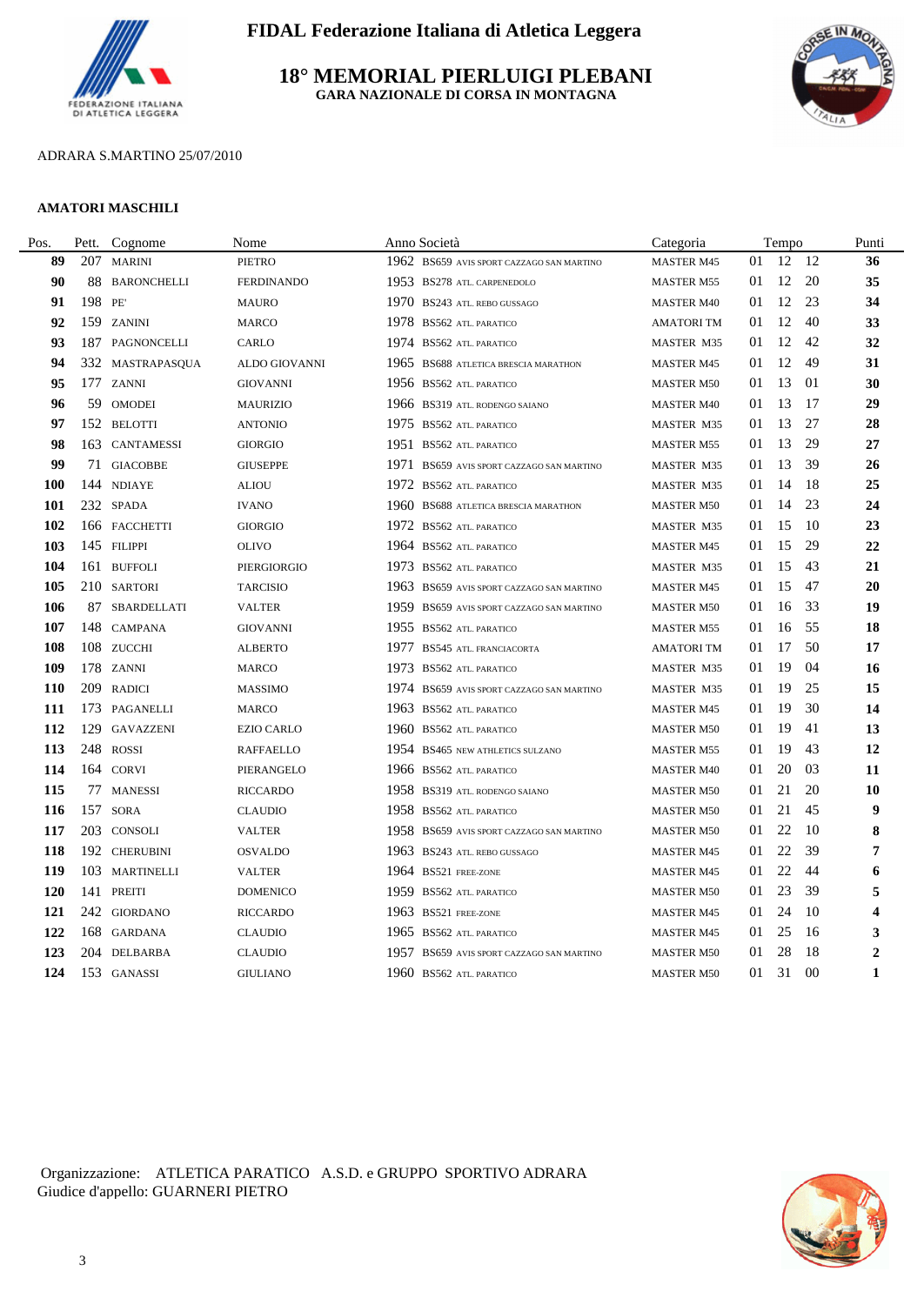

## **18° MEMORIAL PIERLUIGI PLEBANI GARA NAZIONALE DI CORSA IN MONTAGNA**



## ADRARA S.MARTINO 25/07/2010

#### **AMATORI MASCHILI**

L.

| Pos. | Pett. | Cognome           | Nome              | Anno Società                          | Categoria         |        | Tempo  |      | Punti                   |
|------|-------|-------------------|-------------------|---------------------------------------|-------------------|--------|--------|------|-------------------------|
|      | 179   | <b>BELOTTI</b>    | <b>ALESSANDRO</b> | 1946 BS562 ATL PARATICO               | <b>MASTER M60</b> | $00\,$ | 39     | - 11 | 16                      |
| 2    | 180   | <b>DONADONI</b>   | <b>LIVIO</b>      | 1949 BS562 ATL PARATICO               | <b>MASTER M60</b> | 00     | 39     | 55   | 15                      |
| 3    | 182   | <b>ROMELE</b>     | ADAMO             | 1945 BS562 ATL PARATICO               | <b>MASTER M65</b> | $00\,$ | 44     | -38  | 14                      |
| 4    | 185   | <b>LORENZETTI</b> | <b>ROLANDO</b>    | 1947 BS562 ATL. PARATICO              | <b>MASTER M60</b> | $00\,$ | 45     | -11  | 13                      |
| 5    | 183   | <b>STAFFONI</b>   | <b>MAFFEO</b>     | 1947 BS562 ATL PARATICO               | <b>MASTER M60</b> | 00     | 46     | -58  | 12                      |
| 6    | 217   | <b>FIORINI</b>    | <b>FIORINO</b>    | 1949 BS274 G.P. LEGNAMI PELLEGRINELLI | <b>MASTER M60</b> | 00     | 47     | -25  | 11                      |
|      |       | 184 SPANU         | <b>GREGORIO</b>   | 1943 BS562 ATL PARATICO               | <b>MASTER M65</b> | 00     | 47     | 47   | 10                      |
| 8    | 181   | <b>BERTAZZOLI</b> | <b>VITTORIO</b>   | 1940 BS562 ATL PARATICO               | <b>MASTER M70</b> | 00     | 48     | -15  | 9                       |
| 9    |       | 225 PISCIOLI      | PIERINO           | 1945 BS304 ATL. DI LUMEZZANE C.S.P.   | <b>MASTER M65</b> | 00     | 48     | -16  | 8                       |
| 10   | 245   | <b>DUINA</b>      | <b>VITTORIO</b>   | 1938 BS304 ATL. DI LUMEZZANE C.S.P.   | <b>MASTER M70</b> | 00     | 50     | -16  | 7                       |
| 11   | 227   | <b>BINETTI</b>    | <b>VALMORE</b>    | 1945 BS304 ATL. DI LUMEZZANE C.S.P.   | <b>MASTER M65</b> | $00\,$ | 50     | -59  | 6                       |
| 12   |       | 90 RUFFONI        | <b>CLAUDIO</b>    | 1950 BS278 ATL. CARPENEDOLO           | <b>MASTER M60</b> | 00     | 52     | -14  | 5                       |
| 13   |       | 396 BARDELLA      | <b>SERGIO</b>     | 1939 BS368 U.S. MALONNO               | <b>MASTER M70</b> | $00\,$ | 54     | - 15 | $\overline{\mathbf{4}}$ |
| 14   |       | 104 LAVELLI       | <b>RINO</b>       | 1928 BS521 FREE-ZONE                  | <b>MASTER M80</b> | 01     | $00\,$ | -47  | 3                       |
| 15   | 186   | <b>LORDI</b>      | <b>BENEDETTO</b>  | 1947 BS562 ATL. PARATICO              | <b>MASTER M60</b> | 01     | $00\,$ | -47  | $\mathbf{2}$            |
| 16   |       | 57 CALABRIA       | <b>LUCIANO</b>    | 1944 BS461 ATL. OGLIESE PALAZZOLO S/O | <b>MASTER M65</b> | 01     | 01     | 52   |                         |

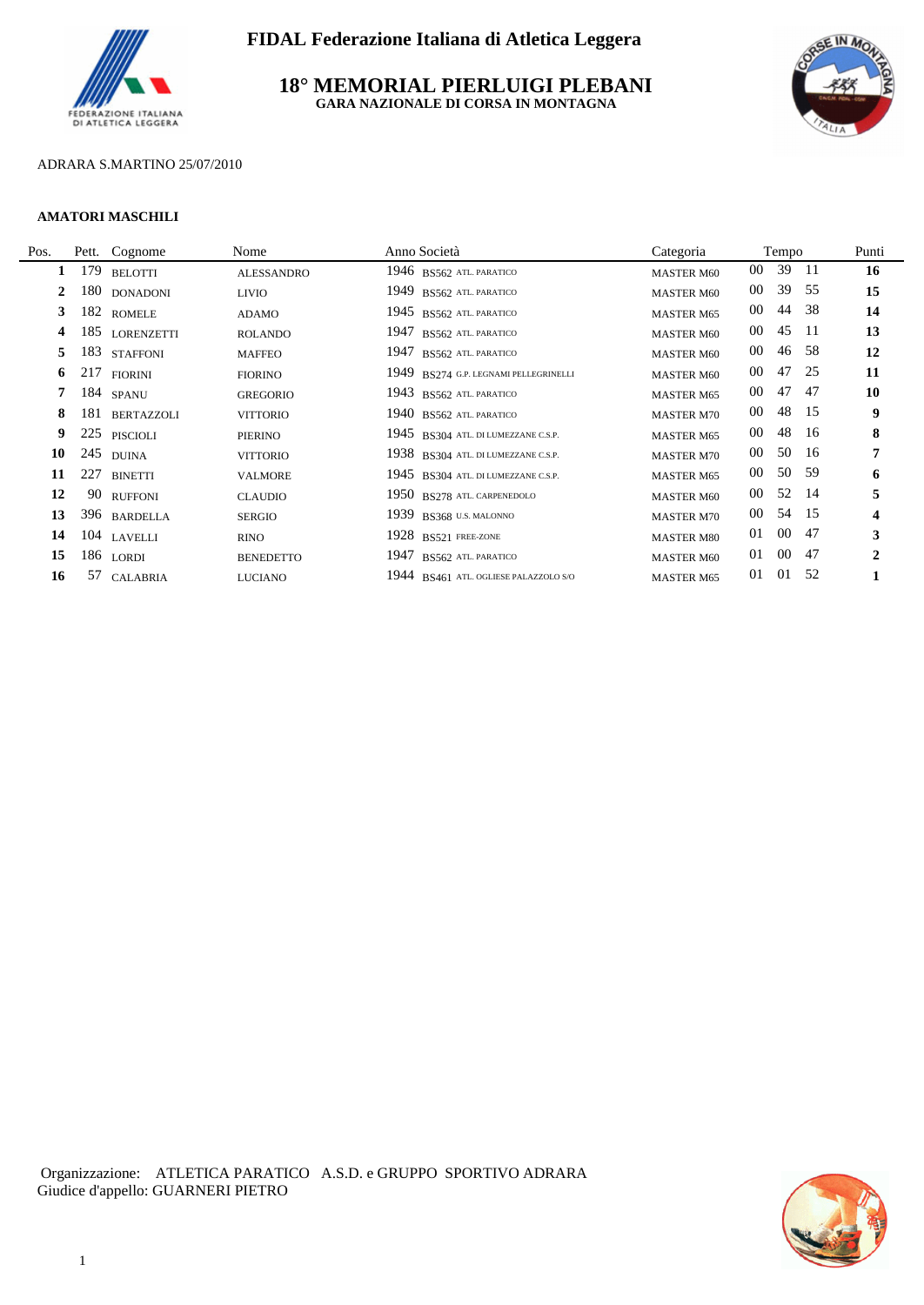

**18° MEMORIAL PIERLUIGI PLEBANI GARA NAZIONALE DI CORSA IN MONTAGNA**



## ADRARA S.MARTINO 25/07/2010

# **CLASSIFICA PER SOCIETA' AMATORI-MASTER FEMMINILI BRESCIA**

| Pos. | Cod società | Descrizione                       | Prov      | Reg | Punteggio | Nr atleti |
|------|-------------|-----------------------------------|-----------|-----|-----------|-----------|
|      | BS562       | ATL. PARATICO                     | BS        | LO. | 79        | 10        |
|      | 2 BS243     | ATL. REBO GUSSAGO                 | BS        | LO  | 38        |           |
|      | 3 BS319     | ATL. RODENGO SAJANO               | <b>BS</b> | LO. | 21        |           |
|      | 4 BS454     | <b>G.P. FELTER SPORT PUEGNAGO</b> | BS        | LO. | 20        |           |
|      | 5 BS688     | ATLETICA BRESCIA MARATHON         | BS        | LO. | 18        |           |
|      | 6 BS659     | AVIS SPORT CAZZAGO SAN MARTINO    | BS        | LO. | 17        |           |
|      | 7 BS368     | <b>U.S. MALONNO</b>               | BS        | LO. | 16        |           |
|      | 8 BS304     | ATL. DI LUMEZZANE C.S.P.          | <b>BS</b> | LO. | 14        |           |
|      | 9 BS521     | <b>FREE-ZONE</b>                  | BS        | LO. | 6         |           |
|      | 10 BS567    | EUROPA SPORTING CLUB              | BS        | LO  | 2         |           |
|      |             |                                   |           |     |           |           |